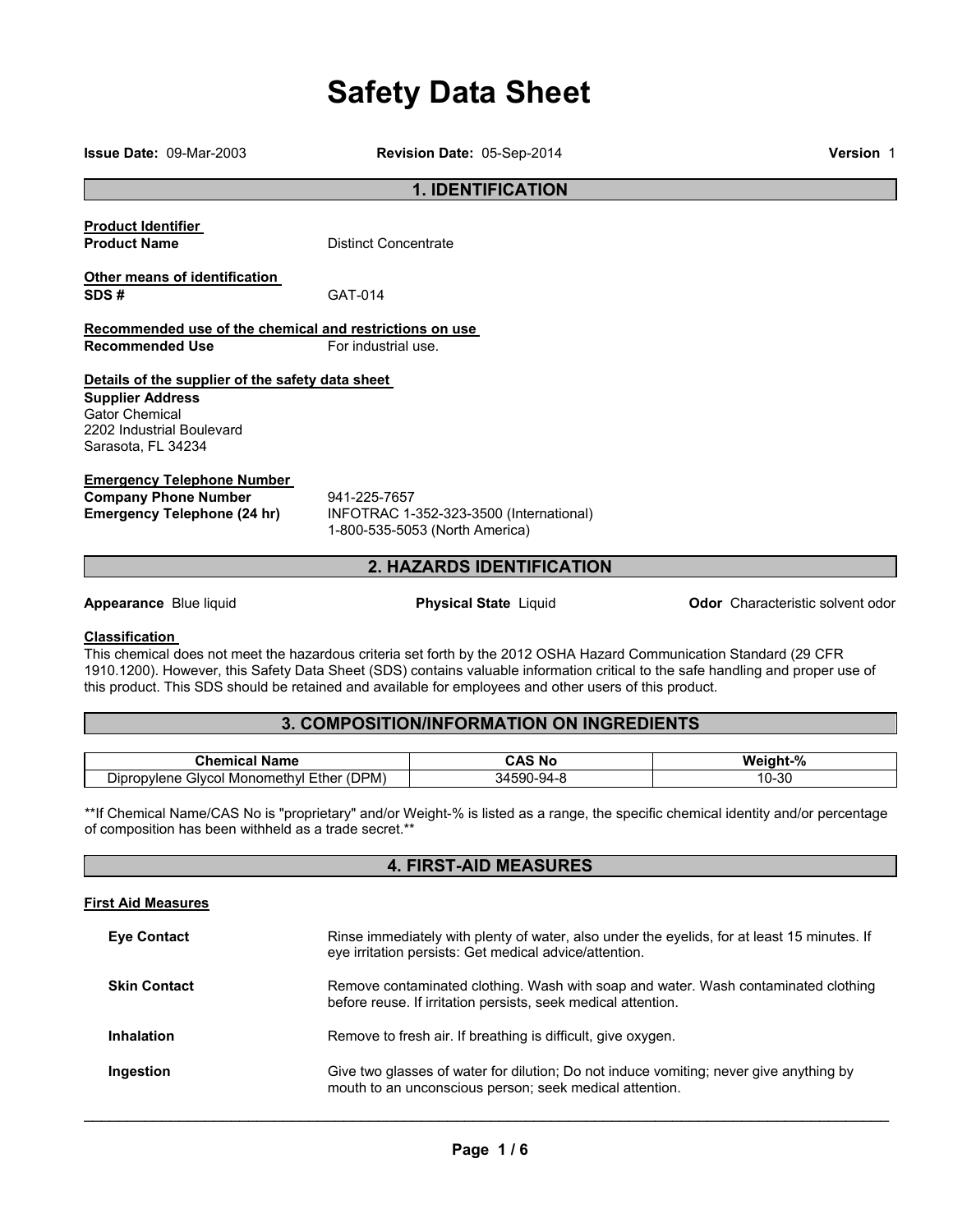#### **Most important symptoms and effects**

**Symptoms INHALATION: High concentrations are irritating to the respiratory tract; inhalation of mist** may cause headache, dizziness, nausea, vomiting and malaise. SKIN: Brief contact may cause slight irritation; prolonged contact may cause moderate reddening, swelling and possible necrosis. EYES: Contact may cause irritation and pain associated with redness and swelling of the conjunctiva. INGESTION: Low order of toxicity; may cause headache, dizziness, diarrhea and general weakness. **Indication of any immediate medical attention and special treatment needed**

 $\mathcal{L}_\mathcal{L} = \{ \mathcal{L}_\mathcal{L} = \{ \mathcal{L}_\mathcal{L} = \{ \mathcal{L}_\mathcal{L} = \{ \mathcal{L}_\mathcal{L} = \{ \mathcal{L}_\mathcal{L} = \{ \mathcal{L}_\mathcal{L} = \{ \mathcal{L}_\mathcal{L} = \{ \mathcal{L}_\mathcal{L} = \{ \mathcal{L}_\mathcal{L} = \{ \mathcal{L}_\mathcal{L} = \{ \mathcal{L}_\mathcal{L} = \{ \mathcal{L}_\mathcal{L} = \{ \mathcal{L}_\mathcal{L} = \{ \mathcal{L}_\mathcal{$ 

**Notes to Physician** MEDICAL CONDITIONS GENERALLY AGGRAVATED BY EXPOSURE: Preexisting skin, eye, or respiratory disorders may become aggravated through prolonged exposure.

## **5. FIRE-FIGHTING MEASURES**

#### **Suitable Extinguishing Media**

Carbon dioxide (CO2). Water. Water spray (fog). Dry chemical. Foam.

#### **Unsuitable Extinguishing Media** Not determined.

# **Specific Hazards Arising from the Chemical**

Combustion products may be toxic.

**Hazardous Combustion Products** Carbon oxides. Hydrocarbons. Fumes and smoke.

#### **Protective equipment and precautions for firefighters**

As in any fire, wear self-contained breathing apparatus pressure-demand, MSHA/NIOSH (approved or equivalent) and full protective gear. Keep containers cool with water spray to prevent container rupture due to steam buildup; floor will become slippery if material is released.

## **6. ACCIDENTAL RELEASE MEASURES**

#### **Personal precautions, protective equipment and emergency procedures**

| <b>Personal Precautions</b>                          | Use personal protective equipment as required.                                                                                                                      |
|------------------------------------------------------|---------------------------------------------------------------------------------------------------------------------------------------------------------------------|
| <b>Environmental Precautions</b>                     | Prevent from entering into soil, ditches, sewers, waterways and/or groundwater. See<br>Section 12, Ecological Information. See Section 13: DISPOSAL CONSIDERATIONS. |
| Methods and material for containment and cleaning up |                                                                                                                                                                     |

| <b>Methods for Containment</b> | Prevent further leakage or spillage if safe to do so.                                                                                      |
|--------------------------------|--------------------------------------------------------------------------------------------------------------------------------------------|
| Methods for Clean-Up           | Contain and collect with an inert absorbent and place into an appropriate container for<br>disposal. Wash spill area with plenty of water. |

# **7. HANDLING AND STORAGE**

## **Precautions for safe handling**

| Advice on Safe Handling | Handle in accordance with good industrial hygiene and safety practice. Use personal<br>protection recommended in Section 8. Avoid contact with skin, eyes or clothing. Keep |  |
|-------------------------|-----------------------------------------------------------------------------------------------------------------------------------------------------------------------------|--|
|                         |                                                                                                                                                                             |  |
|                         | containers closed when not in use. Protect containers from abuse.                                                                                                           |  |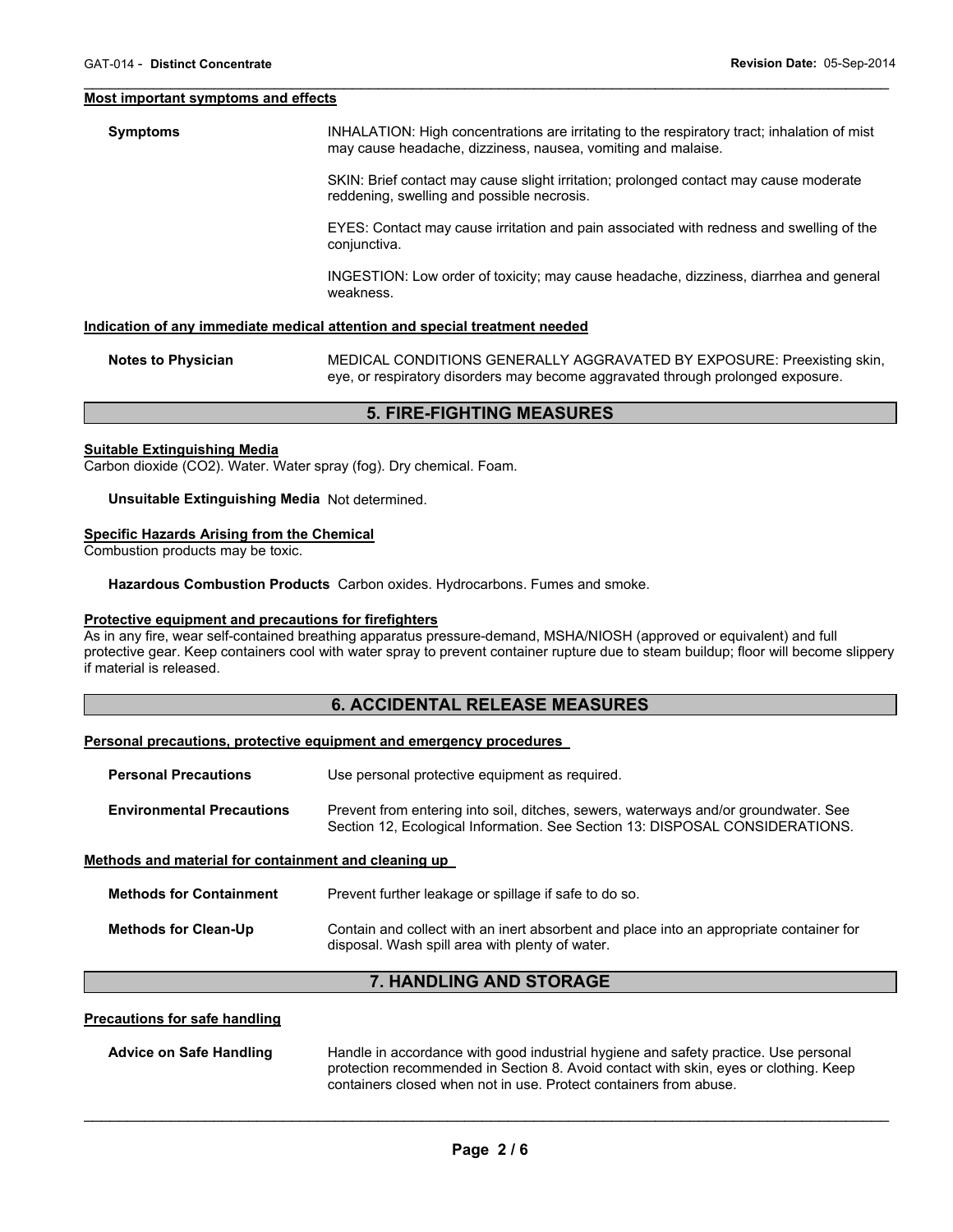# **Conditions for safe storage, including any incompatibilities**

| <b>Storage Conditions</b> | Keep container tightly closed and store in a cool, dry and well-ventilated place. Protect from<br>extreme temperatures. |
|---------------------------|-------------------------------------------------------------------------------------------------------------------------|
| Incompatible Materials    | Strong oxidizers. Strong acids.                                                                                         |

 $\mathcal{L}_\mathcal{L} = \{ \mathcal{L}_\mathcal{L} = \{ \mathcal{L}_\mathcal{L} = \{ \mathcal{L}_\mathcal{L} = \{ \mathcal{L}_\mathcal{L} = \{ \mathcal{L}_\mathcal{L} = \{ \mathcal{L}_\mathcal{L} = \{ \mathcal{L}_\mathcal{L} = \{ \mathcal{L}_\mathcal{L} = \{ \mathcal{L}_\mathcal{L} = \{ \mathcal{L}_\mathcal{L} = \{ \mathcal{L}_\mathcal{L} = \{ \mathcal{L}_\mathcal{L} = \{ \mathcal{L}_\mathcal{L} = \{ \mathcal{L}_\mathcal{$ 

# **8. EXPOSURE CONTROLS/PERSONAL PROTECTION**

# **Exposure Guidelines**

| <b>Chemical Name</b>                | <b>ACGIH TLV</b> | <b>OSHA PEL</b>                      | <b>NIOSH IDLH</b>          |
|-------------------------------------|------------------|--------------------------------------|----------------------------|
| Dipropylene Glycol Monomethyl Ether | STEL: 150 ppm    | TWA: 100 ppm                         | IDLH: 600 ppm              |
| (DPM)                               | TWA: 100 ppm     | TWA: $600 \text{ mg/m}^3$            | TWA: 100 ppm               |
| 34590-94-8                          | c*               | (vacated) TWA: 100 ppm               | TWA: 600 mg/m <sup>3</sup> |
|                                     |                  | (vacated) TWA: $600 \text{ mg/m}^3$  | STEL: 150 ppm              |
|                                     |                  | (vacated) STEL: 150 ppm              | STEL: 900 mg/m $3$         |
|                                     |                  | (vacated) STEL: $900 \text{ mg/m}^3$ |                            |
|                                     |                  | (vacated) S*                         |                            |
|                                     |                  | `S                                   |                            |

# **Appropriate engineering controls**

| <b>Engineering Controls</b>     | Ensure adequate ventilation, especially in confined areas. Eyewash stations. Showers.                                                                                                                                                                                                                  |
|---------------------------------|--------------------------------------------------------------------------------------------------------------------------------------------------------------------------------------------------------------------------------------------------------------------------------------------------------|
|                                 | Individual protection measures, such as personal protective equipment                                                                                                                                                                                                                                  |
| <b>Eye/Face Protection</b>      | Wear protective eyeglasses or chemical safety goggles.                                                                                                                                                                                                                                                 |
| <b>Skin and Body Protection</b> | Neoprene or rubber gloves with cuffs. Coveralls, apron or other equipment should be worn<br>to minimize skin contact.                                                                                                                                                                                  |
| <b>Respiratory Protection</b>   | None required while threshold limits are kept below maximum allowable concentrations; if<br>TWA exceeds limits, NIOSH approved respirator must be worn. Respiratory protection must<br>be provided in accordance with OSHA regulations (29 CFR1910.134) or European<br>Standard EN 149, as applicable. |

**General Hygiene Considerations** Handle in accordance with good industrial hygiene and safety practice.

# **9. PHYSICAL AND CHEMICAL PROPERTIES**

# **Information on basic physical and chemical properties**

| <b>Physical State</b><br>Appearance | ∟iquid<br>Blue liquid | Odor                  | Characteristic solvent |
|-------------------------------------|-----------------------|-----------------------|------------------------|
| Color                               | <b>Blue</b>           | <b>Odor Threshold</b> | odor<br>Not determined |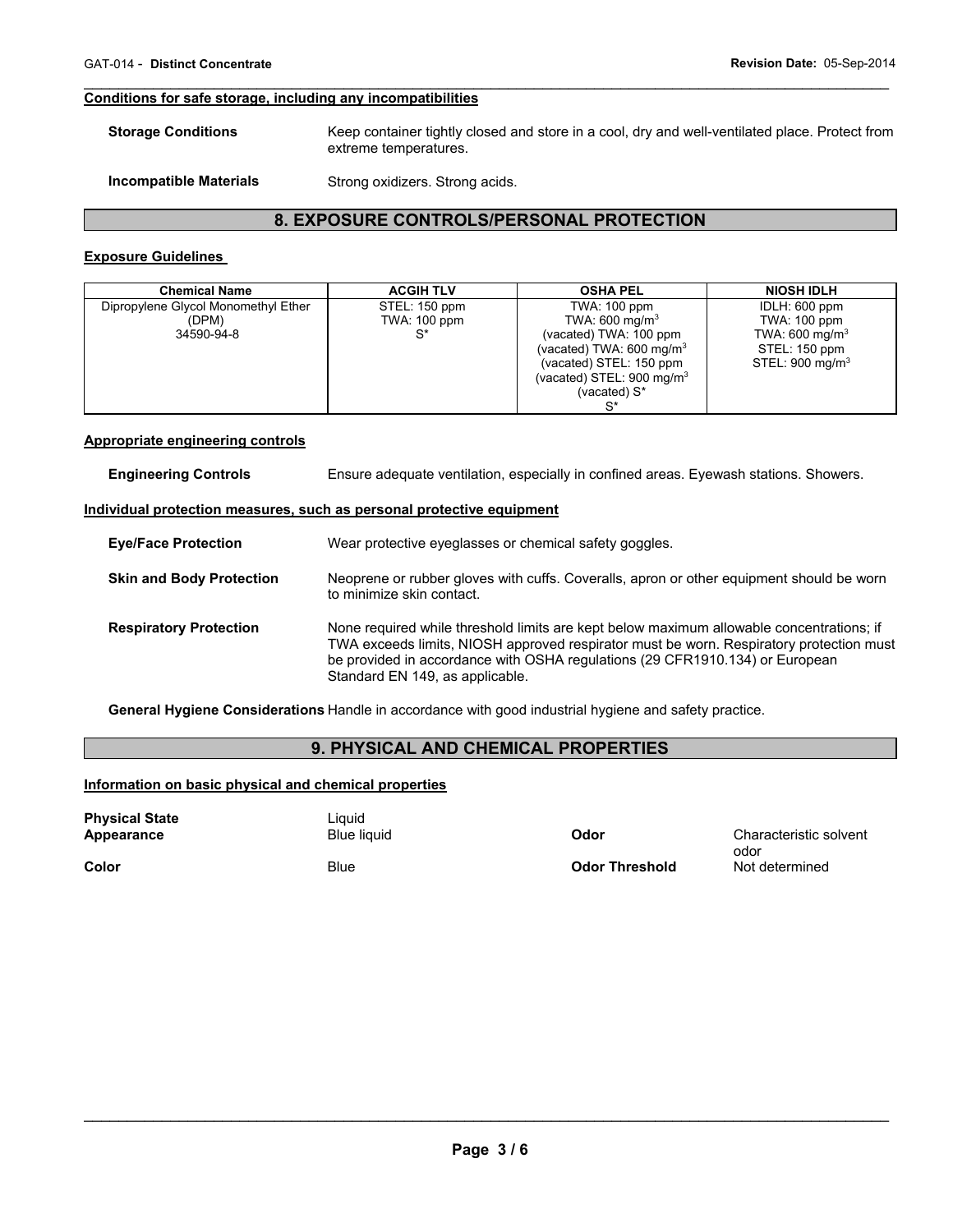| <b>Property</b><br>рH<br><b>Melting Point/Freezing Point</b><br><b>Boiling Point/Boiling Range</b>                                                                                                                                                                                                                                         | Values<br>$7.0 - 8.0$<br>Not determined<br>100°C / 212°F                                                                                                                                             | Remarks • Method       |
|--------------------------------------------------------------------------------------------------------------------------------------------------------------------------------------------------------------------------------------------------------------------------------------------------------------------------------------------|------------------------------------------------------------------------------------------------------------------------------------------------------------------------------------------------------|------------------------|
| <b>Flash Point</b><br><b>Evaporation Rate</b><br><b>Flammability (Solid, Gas)</b><br><b>Upper Flammability Limits</b><br><b>Lower Flammability Limit</b><br><b>Vapor Pressure</b>                                                                                                                                                          | Non-flammable<br>$<$ 1<br>Liquid-Not Applicable<br>Not Applicable<br>Not Applicable                                                                                                                  | (Water = 1)            |
| <b>Vapor Density</b><br><b>Specific Gravity</b><br><b>Water Solubility</b><br>Solubility in other solvents<br><b>Partition Coefficient</b><br><b>Auto-ignition Temperature</b><br><b>Decomposition Temperature</b><br><b>Kinematic Viscosity</b><br><b>Dynamic Viscosity</b><br><b>Explosive Properties</b><br><b>Oxidizing Properties</b> | 17 mm Hg @ 20°C<br>>1<br>1.000<br>Completely soluble<br>Not determined<br>Not determined<br>Not determined<br>Not determined<br>Not determined<br>Not determined<br>Not determined<br>Not determined | (Air=1)<br>(Water = 1) |

# **10. STABILITY AND REACTIVITY**

# **Reactivity**

Not reactive under normal conditions.

# **Chemical Stability**

Stable under recommended storage conditions.

#### **Possibility of Hazardous Reactions**

None under normal processing.

**Hazardous Polymerization** Hazardous polymerization does not occur.

## **Conditions to Avoid**

Protect from extreme temperatures. Keep from freezing. Keep separated from incompatible substances. Keep out of reach of children.

#### **Incompatible Materials**

Strong oxidizers. Strong acids.

#### **Hazardous Decomposition Products**

Carbon oxides. Hydrocarbons. Fumes and smoke.

**11. TOXICOLOGICAL INFORMATION** 

## **Information on likely routes of exposure**

| Avoid contact with eyes.         |
|----------------------------------|
| Avoid contact with skin.         |
| Avoid breathing vapors or mists. |
| Do not ingest.                   |
|                                  |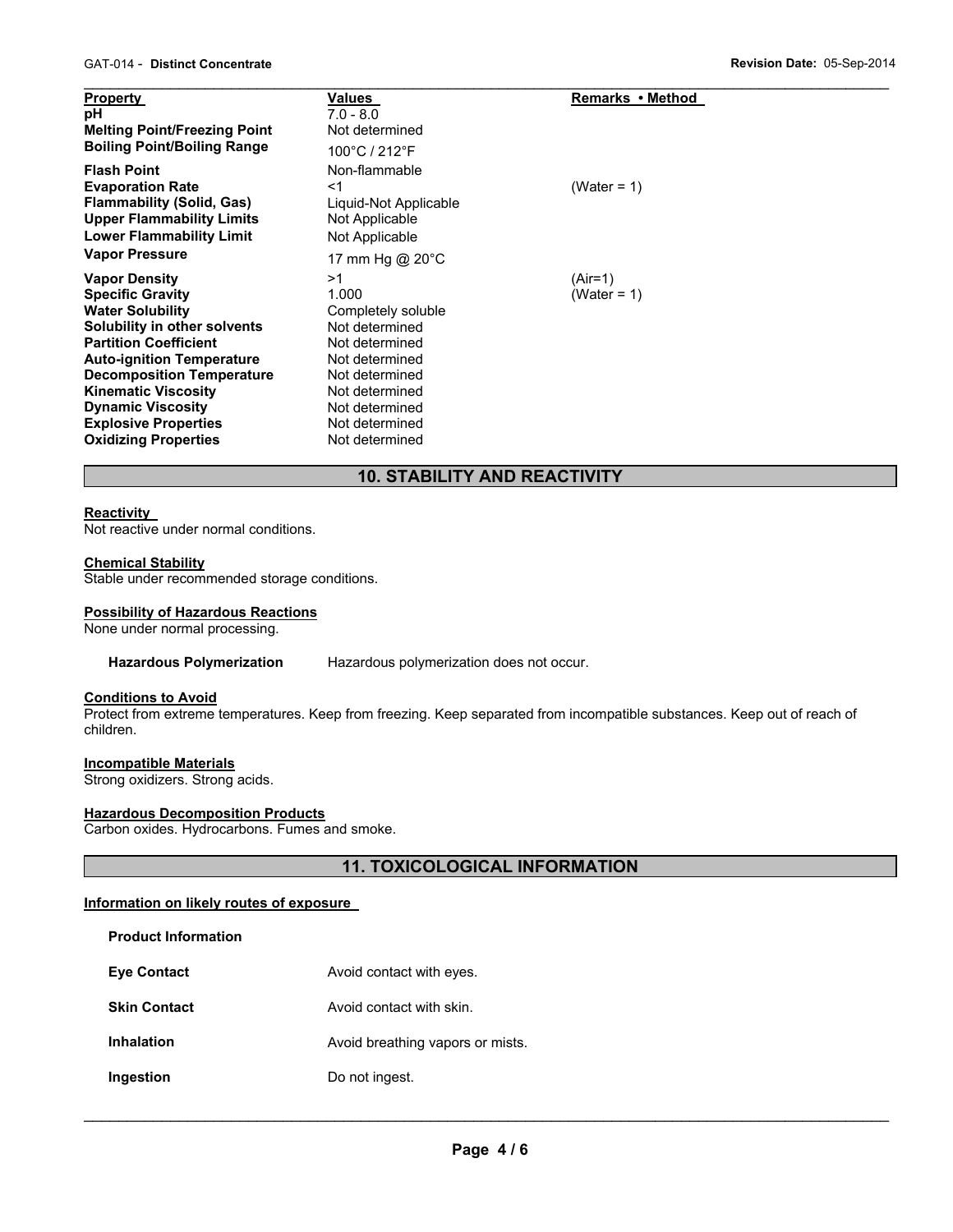## **Component Information**

| <b>Chemical Name</b>          | Oral LD50            | Dermal LD50             | <b>Inhalation LC50</b> |
|-------------------------------|----------------------|-------------------------|------------------------|
| Dipropylene Glycol Monomethyl | $= 5230$ mg/kg (Rat) | = 9500 mg/kg<br>(Rabbit |                        |
| Ether (DPM)                   |                      |                         |                        |
| 34590-94-8                    |                      |                         |                        |

 $\mathcal{L}_\mathcal{L} = \{ \mathcal{L}_\mathcal{L} = \{ \mathcal{L}_\mathcal{L} = \{ \mathcal{L}_\mathcal{L} = \{ \mathcal{L}_\mathcal{L} = \{ \mathcal{L}_\mathcal{L} = \{ \mathcal{L}_\mathcal{L} = \{ \mathcal{L}_\mathcal{L} = \{ \mathcal{L}_\mathcal{L} = \{ \mathcal{L}_\mathcal{L} = \{ \mathcal{L}_\mathcal{L} = \{ \mathcal{L}_\mathcal{L} = \{ \mathcal{L}_\mathcal{L} = \{ \mathcal{L}_\mathcal{L} = \{ \mathcal{L}_\mathcal{$ 

#### **Information on physical, chemical and toxicological effects**

**Symptoms** Please see section 4 of this SDS for symptoms.

#### **Delayed and immediate effects as well as chronic effects from short and long-term exposure**

**Carcinogenicity** This product does not contain any carcinogens or potential carcinogens as listed by OSHA, IARC or NTP.

#### **Numerical measures of toxicity**

Not determined

# **12. ECOLOGICAL INFORMATION**

#### **Ecotoxicity**

The product is not classified as environmentally hazardous. However, this does not exclude the possibility that large or frequent spills can have a harmful or damaging effect on the environment.

#### **Component Information**

| <b>Chemical Name</b>   | Algae/aquatic plants | Fish                      | <b>Toxicity to</b><br>microorganisms | Crustacea                |
|------------------------|----------------------|---------------------------|--------------------------------------|--------------------------|
| Dipropylene Glycol     |                      | 10000: 96 h Pimephales    |                                      | 1919: 48 h Daphnia magna |
| Monomethyl Ether (DPM) |                      | promelas mg/L LC50 static |                                      | ma/L LC50                |
| 34590-94-8             |                      |                           |                                      |                          |

## **Persistence/Degradability**

Not determined.

## **Bioaccumulation**

Not determined.

# **Mobility**

| <b>Chemical Name</b>                      | <b>Partition Coefficient</b> |
|-------------------------------------------|------------------------------|
| Dipropylene Glycol Monomethyl Ether (DPM) | $-0.064$                     |
| 34590-94-8                                |                              |

## **Other Adverse Effects**

Not determined

# **13. DISPOSAL CONSIDERATIONS**

## **Waste Treatment Methods**

| <b>Disposal of Wastes</b>     | Disposal should be in accordance with applicable regional, national and local laws and<br>regulations. |
|-------------------------------|--------------------------------------------------------------------------------------------------------|
| <b>Contaminated Packaging</b> | Disposal should be in accordance with applicable regional, national and local laws and<br>regulations. |